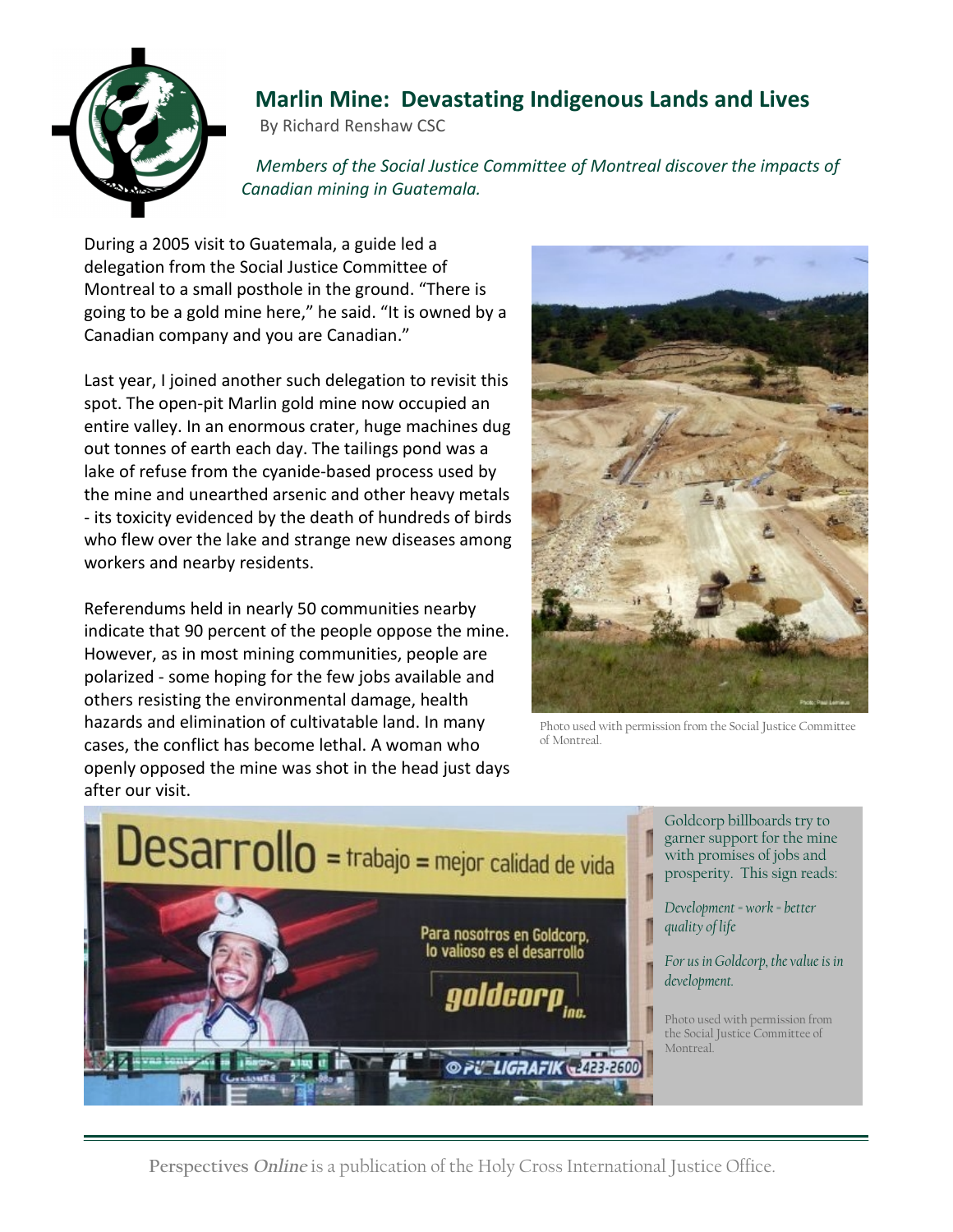

A young boy shows the damage to his home resulting from the mine. Photo used with permission from the Social Justice Committee of Montreal.

Added to violence and environmental and health concerns, women in the area complain Marlin's blasting has caused large cracks in the walls of their homes and that the company has illegally erected electrical towers on their land to carry cables to the mine. When they have attempted to resist, they have been beaten by police. Several have had arrest orders pending for more than a year.

Marlin is owned by Montana Explorada, a Guatemalan subsidiary of the Canadian

corporation Goldcorp, one of the largest open-pit gold mining companies in the world. Goldcorp is very conscious of its image, particularly facing investors at annual shareholder meetings. The company publishes an extensive social responsibility report each year and its website portrays Goldcorp as "committed to responsible mining

practices," open dialogue and transparency, and "sustainable prosperity for all."

Nevertheless, on May 24, 2010, the Inter-American Human Rights Commission asked the Guatemalan government to suspend operations at Marlin mine immediately while they investigated claims of environmental damage and human rights violations. The government reluctantly agreed, but has yet to enforce the suspension.

When members of our delegation met with the political attaché at the Canadian Embassy, we had trouble getting him to talk about problems at Marlin. Frustrated, I finally said it appeared the damages caused by the mine were not an issue for the Canadian government. After a moment of



Mayan protest. Photo credit: Tracy Barnett. Used with permission.

blustering, he admitted it was true. There is simply too much at stake for the Canadian standard of